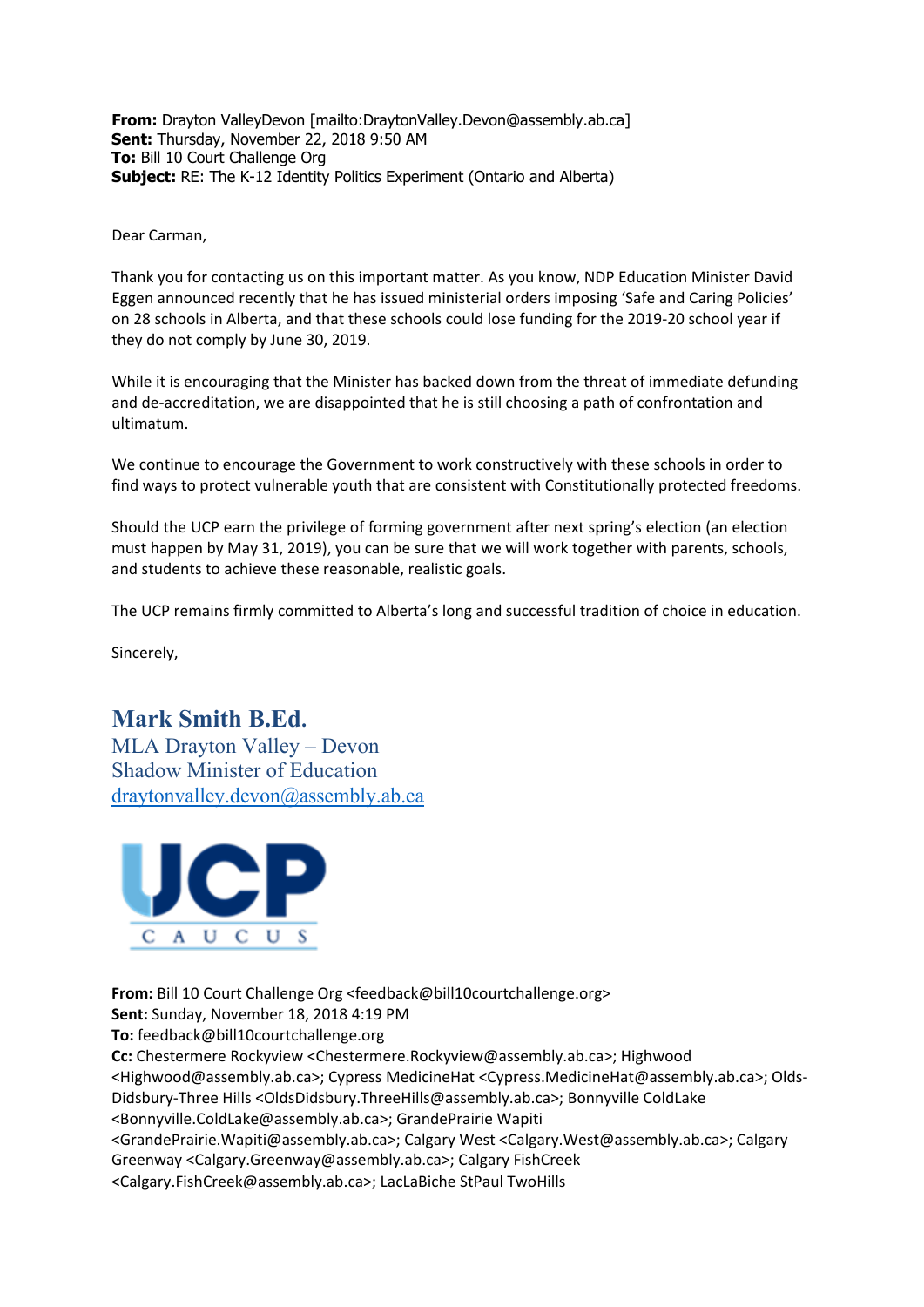[<LacLaBiche.StPaul.TwoHills@assembly.ab.ca>](mailto:LacLaBiche.StPaul.TwoHills@assembly.ab.ca); Cardston TaberWarner [<Cardston.TaberWarner@assembly.ab.ca>](mailto:Cardston.TaberWarner@assembly.ab.ca); FortMcMurray Conklin [<Fortmcmurray.Conklin@assembly.ab.ca>](mailto:Fortmcmurray.Conklin@assembly.ab.ca); GrandePrairie Smoky [<GrandePrairie.Smoky@assembly.ab.ca>](mailto:GrandePrairie.Smoky@assembly.ab.ca); Calgary Hays [<Calgary.Hays@assembly.ab.ca>](mailto:Calgary.Hays@assembly.ab.ca); Rimbey RockyMountainHouse Sundre [<Rimbey.RockyMountainhouse.Sundre@assembly.ab.ca>](mailto:Rimbey.RockyMountainhouse.Sundre@assembly.ab.ca); Lacombe Ponoka [<Lacombe.Ponoka@assembly.ab.ca>](mailto:Lacombe.Ponoka@assembly.ab.ca); Calgary Foothills [<Calgary.Foothills@assembly.ab.ca>](mailto:Calgary.Foothills@assembly.ab.ca); Airdrie [<Airdrie@assembly.ab.ca>](mailto:Airdrie@assembly.ab.ca); Little Bow [<Little.Bow@assembly.ab.ca>](mailto:Little.Bow@assembly.ab.ca); Livingstone Macleod [<Livingstone.Macleod@assembly.ab.ca>](mailto:Livingstone.Macleod@assembly.ab.ca); Drumheller Stettler [<Drumheller.Stettler@assembly.ab.ca>](mailto:Drumheller.Stettler@assembly.ab.ca); Battle River-Wainwright [<BattleRiver.Wainwright@assembly.ab.ca>](mailto:BattleRiver.Wainwright@assembly.ab.ca); Barrhead Morinville Westlock [<Barrhead.Morinville.Westlock@assembly.ab.ca>](mailto:Barrhead.Morinville.Westlock@assembly.ab.ca); FortMcMurray WoodBuffalo [<FortMcMurray.WoodBuffalo@assembly.ab.ca>](mailto:FortMcMurray.WoodBuffalo@assembly.ab.ca); Drayton ValleyDevon [<DraytonValley.Devon@assembly.ab.ca>](mailto:DraytonValley.Devon@assembly.ab.ca); Calgary Loughee[d <Calgary.Lougheed@assembly.ab.ca>](mailto:Calgary.Lougheed@assembly.ab.ca) **Subject:** The K-12 Identity Politics Experiment (Ontario and Alberta)



Where is the "all-inclusive," pluralist, constitutional, and impartial **balance** of rights and freedoms for **all** stakeholders, including social conservative parents and their children? Where are the school district trustee imperatives of **unbiased responsiveness and accountability** to the "full diversity" of Alberta parents, including social conservative mothers and fathers? Attached is an overview analysis of where LGBTQ *Affirmative Action* legislation and *Inclusive Education* policies have taken public and private education, first in Ontario, and now in Alberta.

Alberta MLAs and school trustees are respectfully requested to review the attached PDF [\(click here\)](https://bill10courtchallengeorg.files.wordpress.com/2020/05/the-k-12-identity-politics-experiment-ontario-and-alberta.pdf) and respond to all or any of the following questions:

- (1) How are you going to be responsive and accountable to social conservatives in your constituency or school district?
- *(2)* What is the practical/tangible worth/effect of the Bill 10 amendment to the Alberta Bill of Rights, that parents have a human right and fundamental freedom "*to make informed decisions respecting the education of their children*"*?*